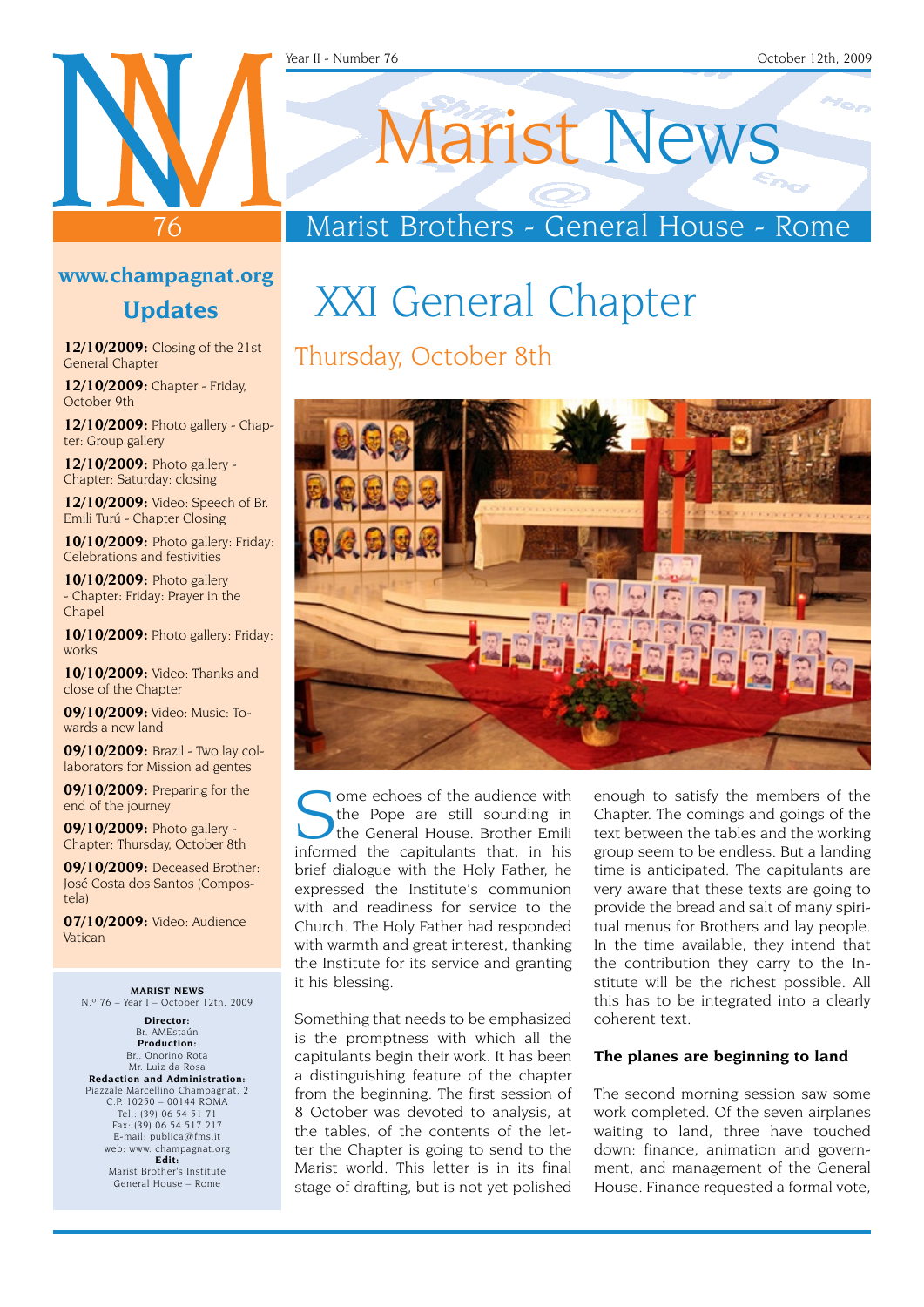which the assembly gave to approve the work achieved by the group. The details will appear in the acts of the Chapter. Here are emphasized the principles on which their proposal on finances were based: the resources serve the life and mission of the Institute; the government and animation of the Institute are financed by the administrative units; the management costs are distributed fairly among the administrative units; there are guarantees of transparency and responsibility in the management of the General Administration; the administrative units are disposed to provide mutual support to fulfill the objectives of the administration and government of the Institute. These principles allow an insight into the good spirit which has dominated the work of the group.

The animation and government group, for its part, in concluding its contribution, has defined what is contained in these two words: by animation and government it understands the service which the General Council offers to the administrative units to carry out the project of direction and vitality. The General Council provides animation by very diverse means, but one of the most important is the visits made by the Superior General, his Vicar and the Councillors.

The third group to land this morning was the one which worked on an analysis and projection of the management of the services which the General House offers the Institute. The complications which affect the functioning of this house have led the group to work out several recommendations meant to find the best solution to the problems raised. After various work sessions, in which numerous opinions were shared.

### **The first draft of the vision**

In the opening session of the afternoon, the vision group distributed a text of four pages. It contained a slogan, a prayer, and some concrete proposals to give dynamism to the life of the Brothers and laity in a new spirit of communion, and to the Marist mission in the world. Long di-

alogue at the tables produced sufficient contributions of various types. Some pointed to the formulation, to expressions which needed polishing, to the consistency of the text as a whole, etc. This text is the result of a synthesis made by an editorial group. There was general satisfaction in the hall. The capitulants are beginning to see their contributions collected in a coherent body. With the positive reactions in the chapter hall, the editorial group will add the final touches before presenting the text for final approval tomorrow.

### **Preparing the balance sheet for the Chapter**

At the beginning of the second session of the afternoon, a text was distributed with some guidelines for evaluating the Chapter. The contributions will be collected tomorrow. The end of the afternoon is organized so that the capitulants may dedicate some time of silence and prayer to summing up in their hearts what this chapter has meant for them and what God wishes them to take back to their administrative units.



# "Prepare for landing"

## Friday, October 9th

*ur hearts are awake*. Thus begins the song Brother Nicholas Fernando first taught to, and then sang with the other members of the Chapter. Accompanied by Brother Miquel Cubeles on the guitar, Br. Nicholas shared with the assembly the beautiful melody born from the activity of the chapter. A song was one of the first proposals for transmitting the sentiments and experiences of the Chapter to the

wider Marist world. Morning prayer provided an opportunity for presenting this melody for the first time. The song speaks of travelling towards a marvelous new land and of exploring as witnesses of a life carrying the good news. The expertise of the music teachers and the ability of the students were evident. In a matter of minutes, all had learned the melody.

There are other masters of creativity

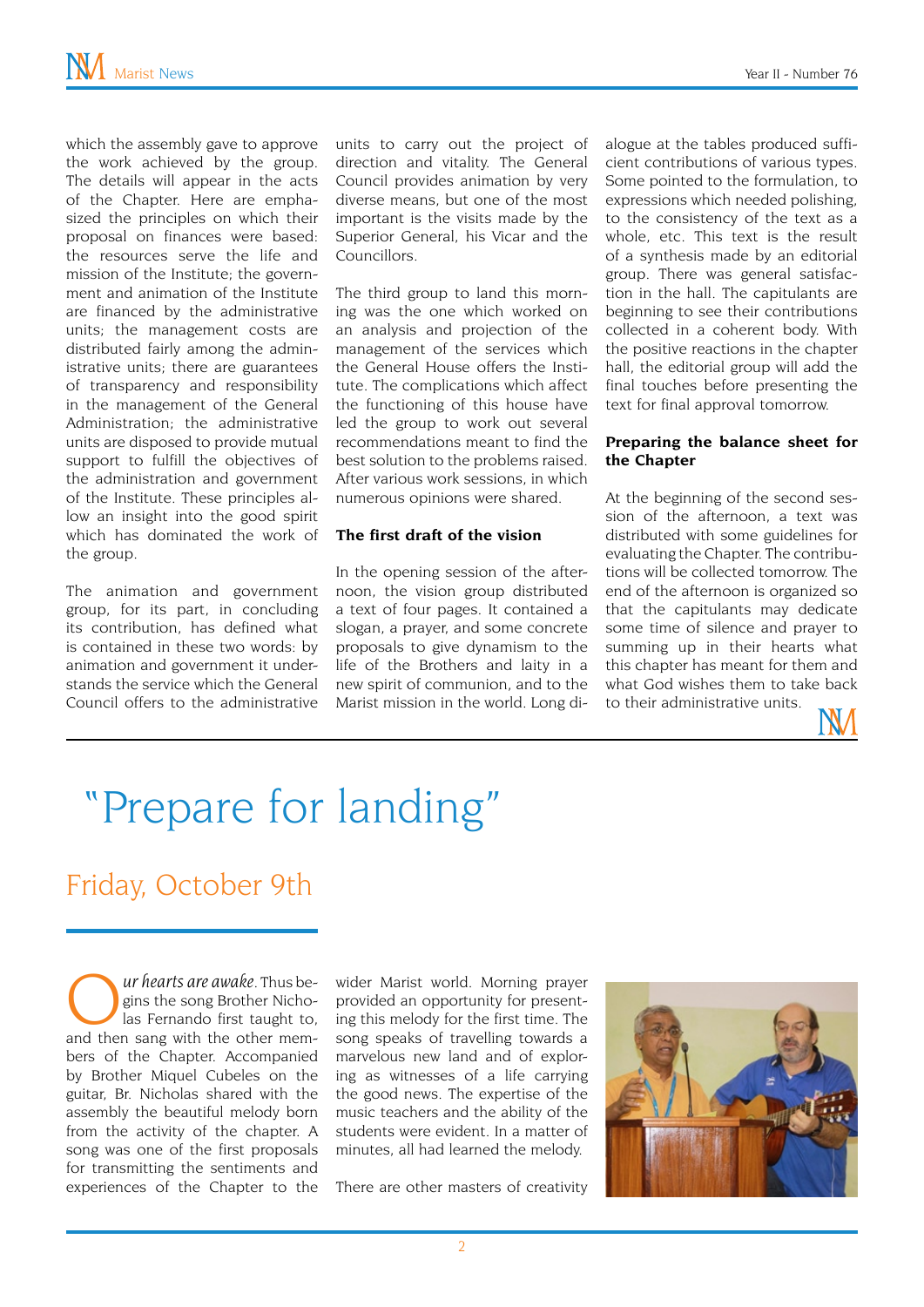

in the assembly also. The text which aided the Brothers in their prayer was the work of Brother Oscar Vicario, and concerned a prayer similar to the one directed to Mary, approved as the official text of the Chapter, on this occasion directed to Jesus. "Lord Jesus, we come before you with troubled but grateful hearts. Mary, our Good Mother, has been our companion on the journey and our inspiration at the 21st General Chapter. Today, once more, we welcome her into our house, surprised and grateful for her openness, faith, and creativity, which invite us to open ourselves, with her, to the Spirit who is your gift to us, Lord. With your help we want to change…".

### **With eyes on the provinces and regions**

The work of the first morning session was divided into two parts. In the first, the Brothers shared in common the feelings and experiences of the end of the previous day.

In the second, they discussed practical ways of transmitting these experiences to the Brothers of their provinces.

In the second session of the morning, the capitulants met in regional groups to share initiatives about transmitting and fostering the dynamics which the Spirit has stirred up in the Chapter.

The afternoon session started with the groups sharing these initiatives with the assembly. Each region has come up with a way to communicate the riches of the Chapter to the Marist world. There is a lovely variety. Those regions which already have a long history of working together and have structures which work well, have stated their intention to continue reinforcing these means of animation. Other regions point to more recent initiatives which are going to be strengthened as a result of the Chapter. The initiative to adapt the resources to the style of each region is one way of making sure it reaches the smallest Marist community or work. The members of each of the regions have spoken of dates and concrete practices. One of the most interesting initiatives is the one concerning the continuing of the transmission. Preparation for the Chapter was a long and captivating process. What is being heard in the chapter hall is that this process, which has led to the holding of the Chapter, should be continued in the provinces as a living of the Chapter.

### **The Chapter's letter to the Institute**

The editorial team for the Chapter's letter to the Marist world presented its work to the assembly today. As

each region arrived at the Chapter with a letter, so the Chapter, through its delegates, is sending a response to the whole Marist world. Today the assembly expressed agreement with the general lines and contents of the text, although some Brothers still wanted to nuance some expressions or to summarise some elements more precisely. The letter is well on its way to posting.

The group responsible for harmonizing a vision of what the Chapter is offering to motivate the Institute's progress for the next eight years also delivered the fruits of their work to the assembly today. The critical and experienced eye of the assembly, nevertheless, required improvement of style, harmonizing of the text to give consistency, making the graphic presentation as didactic as possible, etc. With these face-lifts, the text was soon on the way to the typesetters.

#### **Fiesta and thanksgiving**

The festive atmosphere began with the evening Eucharist. Brother Tony Leon surprised us once again with his creativity. After the portraits of the Superior Generals, he produced those of the new Councillors. The presentation took place in the chapel. At the beginning of the Eucharist, the lower row of boxes bore the portraits of the Superior Generals, while the upper showed the new members of the General Council. Before the assembly dispersed, the boxes were turned around to reveal the faces of all taking part in the General Chapter. A very pleasant surprise.

After supper, the fiesta continued in the chapter hall. Thanks was given to the large cast of persons who had collaborated in the progress of the chapter: translators, auxiliaries, drivers, technicians, managers, etc. All received a personal present from the Superior General or his Vicar. The birthdays of Brothers Francisco Castellanos and AMEstaún, which had occurred during the week, were also commemorated.

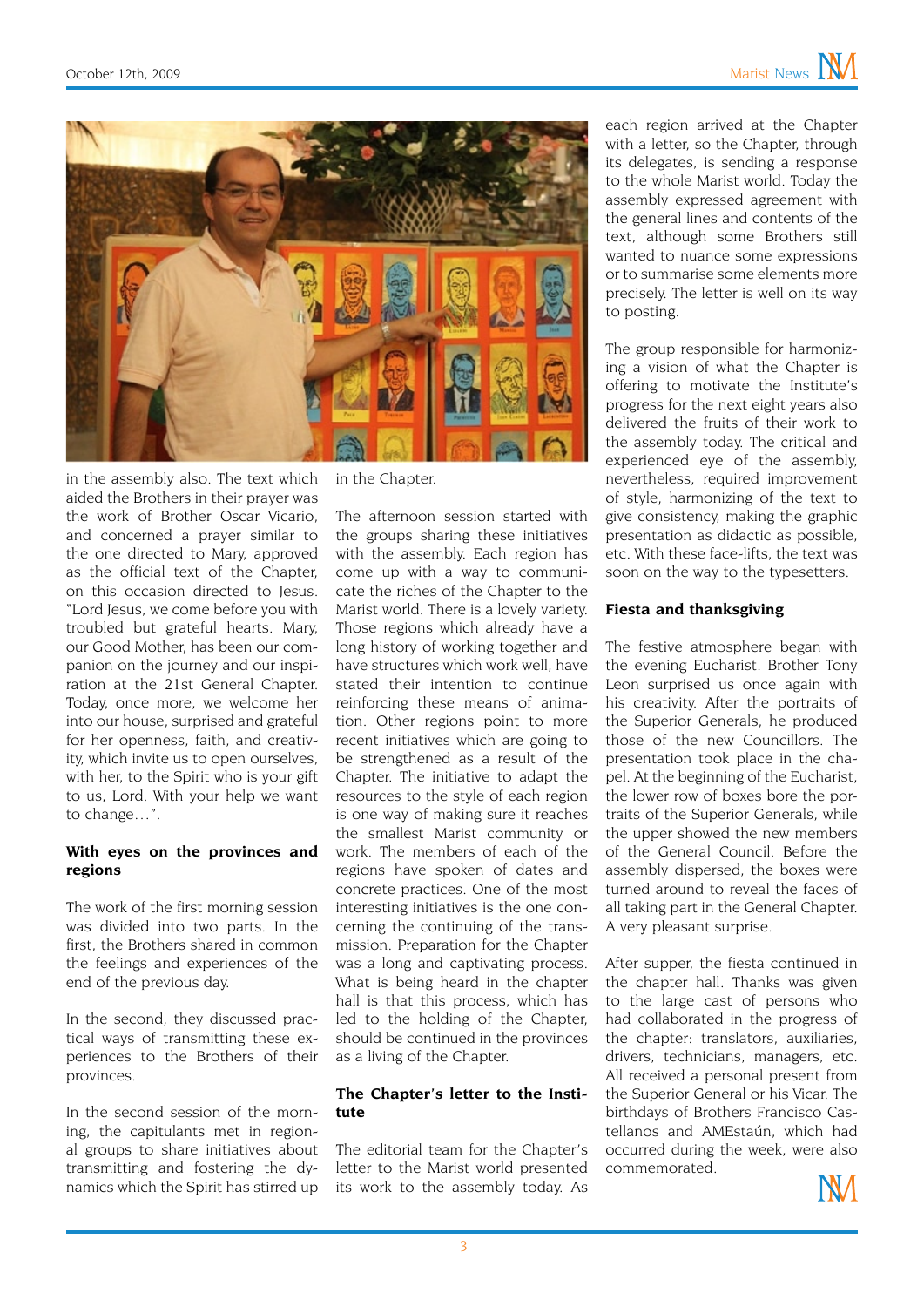# Closing of the 21st General Chapter

### Saturday, October 10th

The last voting for the capitu-<br>lants was on the Central Com-<br>mission's proposal for the con-<br>clusion of the Chapter. After the ashe last voting for the capitulants was on the Central Commission's proposal for the consembly had shown their agreement, the Superior General, President of the Chapter, proclaimed: "I declare the 21st General Chapter closed". The meeting in Rome had lasted 33 days. At this moment, the brothers presented one another with little bag containing soil from the Hermitage and from Davao. In this way, they tried to give form to the invitation which the Chapter is addressing the whole Marist world: "With Mary, going with haste towards a new land".

Before the closing of the Chapter, in the last moments of the morning of 10 October 2009, there was intense activity in the chapter hall. First, there was the vote for approving the text of the letter and the accompanying message. This was the moment for putting the full stop to the contributions of the assembly. Now it was simply a matter for the editor to finalize the details. As soon as the official version is ready, it will be communicated on the website. Following this vote, there were other decisions concerned with the approval of the acts of the meeting and with the use of information obtained during the Chapter.

At the break, the group photograph was taken. Photos of the members of each region of the Marist world were also taken. The new General Council appears in each. There was also one featuring the veterans of previous Chapters, including one who had participated in five General Chapters.

### **Brother Emili Turú's closing words**

Before the closure, Brother Emili



Turú, Superior General, addressed the capitulants. He made reference to some of the most significant experiences of the Chapter. He began by indicating the four reference points he was using as a framework for his address. The first part revolved around a picturesque metaphor: "The cold alters the course of the ridges". The atmosphere prevalent during the Chapter can be a reference point for showing the course of the many activities taking place in the Institute. The change of temperature in the methodology favoured dialogue and consensus and opened up to an international perspective.

The second reference point took up the words Brother Sean had addressed to the assembly at the beginning of the Chapter: "To see the world through the eyes of a poor child". This phrase had struck a chord in the hearts of the capitulants. During the work sessions, the eyes of poor children had been a recurrent

theme. Brother Emili reminded them that the Institute had to do everything possible for them. "We have to be experts in the evangelization of children and young people and in the defence of their rights".

Returning to the figure of Mary of the Visitation, to whom reference had been made many times during the Chapter, he invited all to live a spirituality of a full interior life. Mary hurries to the encounter with the needy but carrying within her yes to Jesus. Mary, travelling companion of the brother on the journey of faith, invites us to be mystics in action, harmonizing the interior life with apostolic activity. A price has to be paid for maintaining this attitude of life.

The slide projected on the screens in the hall indicated the title of the fourth part: "We are all one". The quotation comes from Paul's letters. The unity of the Mystical Body is the fruit of the power coming from the Lord. To conclude this part, Brother